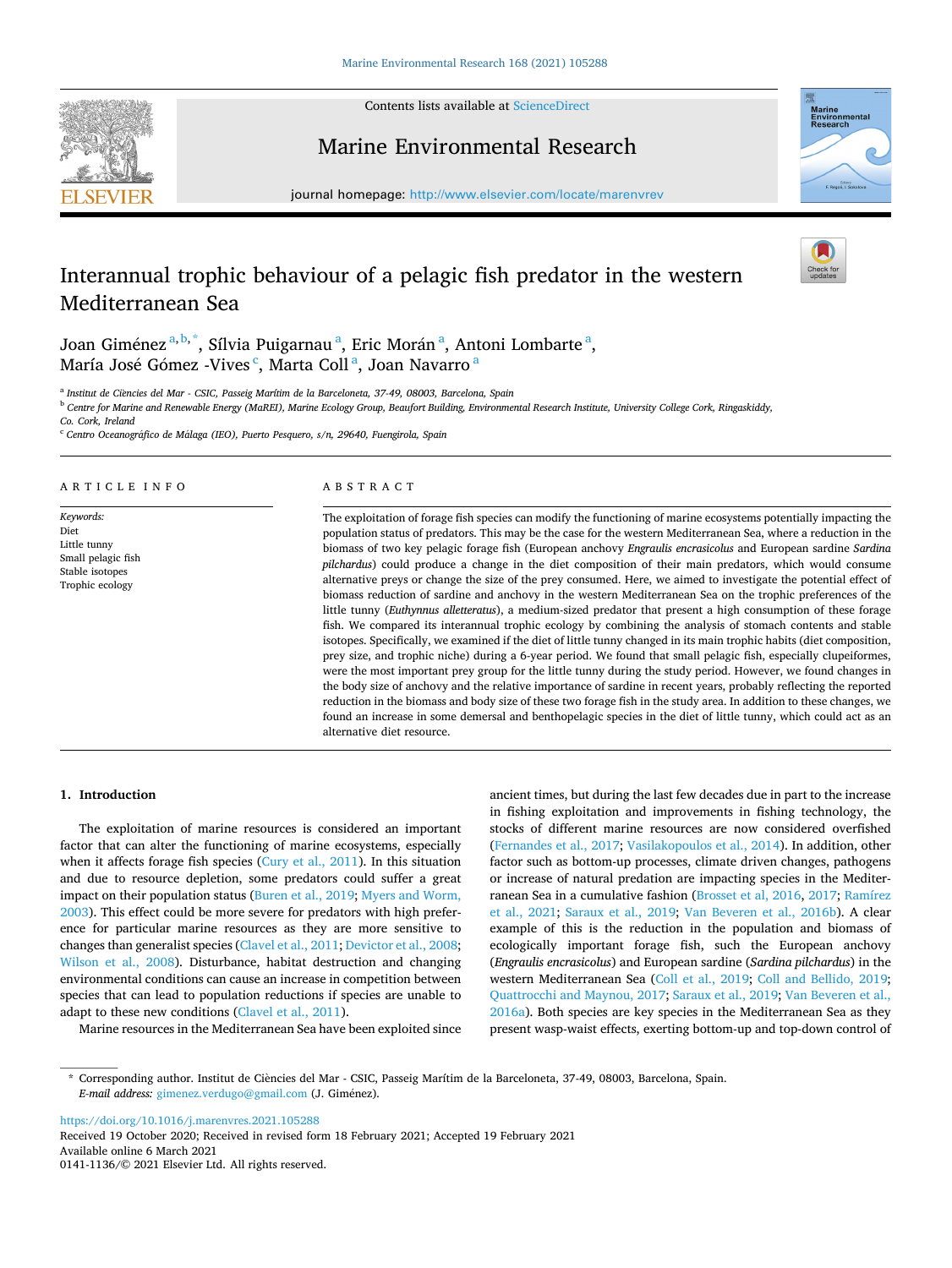marine organisms [\(Coll et al., 2008;](#page-6-0) [Palomera et al., 2007](#page-7-0); [Piroddi et al,](#page-7-0)  [2015, 2017](#page-7-0)). For this reason, it is expected that the observed reduction in the availability of these prey would produce a change in the diet composition of their main predators, which would consume alternative prey or change the size of prey consumed [\(Calado et al., 2020;](#page-6-0) [Gulka](#page-6-0)  [et al., 2017](#page-6-0)). However, there is scarce information about the potential effect of changes in the populations of these pelagic forage fish species on the trophic ecology of marine predators inhabiting the Mediterranean Sea (Gómez-Campos et al., 2011; [Queiros et al., 2018;](#page-7-0) Van Beveren [et al., 2017](#page-7-0)). This lack of knowledge prevents an understanding of the real impacts that a biomass reduction of both sardine and anchovy may have on their main predators [\(Coll et al., 2019;](#page-6-0) [Piroddi et al., 2015\)](#page-7-0). For these reasons, considering the ecological importance of this type of studies, further investigations that include multi-year data on the feeding habits of marine predators are needed to obtain a complete overview of the potential effect of the variation of particular prey resources.

The study of feeding ecology of marine predators has traditionally relied on stomach content analysis (SCA) [\(Stergiou and Karpouzi, 2002](#page-7-0)). Although SCA data permits high levels of taxonomic resolution, this methodology presents some shortcomings, as SCA results are often skewed towards those prey that are difficult to digest ([Hyslop, 1980](#page-6-0)). Moreover, SCA generally requires large sample sizes to accurately quantify long-term feeding patterns ([Hyslop, 1980\)](#page-6-0). As a complement to SCA, stable isotope analysis (SIA) of nitrogen ( $\delta^{15}$ N) and carbon ( $\delta^{13}$ C) has become an effective way to examine the trophic ecology of marine organisms [\(Newsome et al., 2010](#page-7-0)). SIA is based on the fact that  $\delta^{15}N$  and  $\delta^{13}$ C values are transformed from dietary sources to consumers in a predictable manner [\(Layman et al., 2012\)](#page-7-0). Moreover, by combining SIA values for consumers with those of their potential prey, isotopic mixing models can be applied to interpret the isotopic values by estimating the relative contribution of each prey group to the diet of the consumer ([Phillips et al., 2014\)](#page-7-0). For this reason, the combination of SCA and SIA can be useful to better understand the trophic ecology of marine pred-ators (Giménez et al., 2017; [Navarro et al., 2017;](#page-7-0) [Phillips et al., 2014](#page-7-0); [Shiffman et al., 2012\)](#page-7-0).

In this study, our main aim was to investigate the potential effect in the biomass reduction of sardine and anchovy recorded in the western Mediterranean Sea on the trophic preferences of the little tunny (*Euthynnus alletteratus*), an example of a pelagic predator with a high preference in the consumption of these forage fish ([Campo et al., 2006](#page-6-0); [Falautano et al., 2007;](#page-6-0) [Navarro et al, 2017](#page-7-0), [2020\)](#page-7-0). For this purpose, we compared its interannual trophic ecology between 2012, 2015, 2016 and 2017 by combining SCA and SIA methodologies on individuals sampled in a same area of the northwestern Mediterranean Sea. Specifically, we aimed to evaluate if the diet of this pelagic fish predator showed an interannual change in its main trophic habits (diet composition, prey size, and trophic niche). We expected a decline in the occurrence of forage fish species in the diet of the little tunny, a reduction of prey size consumed, and/or a replacement with other species consumed.

#### **2. Material and methods**

#### *2.1. Sampling procedures*

Between 2012 and 2017, a total of 73 individuals of little tunny were sampled in Tarragona (northwestern Mediterranean Sea). The study area is one of the most important fishing grounds in the Mediterranean Sea [\(Lleonart and Maynou, 2003\)](#page-7-0). The oceanographic features are controlled by a south-westward current that follows the continental slope close to the coast in the northern part of the area where the continental shelf is narrow and influences the circulation features over the continental shelf in the southern part, which presents a wider continental shelf [\(Salat, 1996](#page-7-0)). Over this continental shelf, anticyclonic eddies may develop and local events like wind stress, vertical mixing,

upwellings and inputs of freshwater, can have a major influence on the circulation patterns ([Salat, 1996\)](#page-7-0).

All little tunny individuals were collected in the same pelagic area by sport fishing activities (years 2015, 2016 and 2017) and from commercial fisheries (year 2012; [Navarro et al., 2017\)](#page-7-0). After the capture, the body mass ( $\pm$ 0.1 g) and fork length ( $\pm$ 0.1 cm) were measured. Also, the stomach and a small portion of the liver of each individual were extracted and frozen at − 20 ◦C until their analysis. Liver was chosen as it presents a shorter isotopic turnover rate if compared with other tissues such as muscle or fin ([Davis and Pineda Munoz, 2016](#page-6-0)) and it is more suitable for comparison with traditional stomach content analysis ([Navarro et al., 2020\)](#page-7-0).

#### *2.2. Stomach content analysis*

The contents of each stomach were carefully separated by filtering using three different sieves (1 mm, 300 μm, and 500 μm). Prey items retained in these sieves were identified at the minimum taxonomic resolution possible. Otoliths were used to identify species using the AFORO database (aforo.cmima.csic.es, [Lombarte et al. \(2006\)](#page-7-0)). Cephalopods and crustaceans were identified as general groups. We also measured the length and width of all otoliths, by using a stereomicroscope fitted with a digital camera LASV4.9 with Leica software [\(https](https://leica-geosystems.com/)  [://leica-geosystems.com/](https://leica-geosystems.com/)). The length and width of otoliths were used to estimate the fish length of the different individuals found in the stomachs using standard regression algorithms to reconstruct the size of each fish individual (Giménez et al., 2016). Estimated fish length was used to estimate the weight of each fish individual using fish length–fish weight published equations (see Table S1; *e.g.* [Torres et al. \(2012\)](#page-7-0); [Moutopoulos and Stergiou \(2002\)](#page-7-0)).

Four trophic metrics based on the number of non-empty stomachs were calculated: i) the frequency of occurrence (%FO; *i.e.* calculated as the number of stomachs where prey i was found divided by the total number of stomachs), ii) the frequency in number (%N; *i.e.* numerical percentage of each prey i in relation to the total number of prey individuals found in the stomachs), iii) the percentage of reconstructed weight (%W) and iv) the Index of Relative Importance (%IRI; [Pinkas](#page-7-0)  [\(1971\),](#page-7-0) [Hyslop \(1980\)](#page-6-0)) of each prey as a measure of overall importance in the diet (IRI =  $(\%N+\%W)+\%F$ ), calculated as a modified version using %W instead of %V. This modification has been previously done in other studied where %V was not available ([Bittar and di Beneditto,](#page-6-0)  [2009; Hacunda, 1981;](#page-6-0) [Krishnan et al., 2008; Marçalo et al., 2018](#page-7-0); [Peda](#page-7-0) ` [et al., 2015\)](#page-7-0).

## *2.3. Stable isotope analyses*

All liver samples were freeze-dried and powdered, and 0.3–0.4 mg of each sample was packed into tin capsules. Isotopic analyses were performed at the Laboratory of Stable Isotopes of the Biological Station of Doñana (Sevilla, Spain). Samples were combusted at 1020 ℃ using a continuous flow isotope-ratio mass spectrometry system (Thermo Electron) by means of a Flash HT Plus elemental analyzer interfaced with a Delta V Advantage mass spectrometer. Stable isotope ratios were expressed in the standard *δ*-notation (‰) relative to Vienna Pee Dee Belemnite ( $\delta^{13}$ C) and atmospheric N<sub>2</sub> ( $\delta^{15}$ N). The laboratory standards were previously calibrated with international standards supplied by the International Atomic Energy Agency (IAEA, Vienna). The %C and %N of all samples were determined. Because lipid contents could affect the *δ*13C values by depleting the real values, we checked the C:N ratio (a proxy of lipid content) and the individuals with a ratio higher than 3.5‰ were corrected following ([Logan et al., 2008\)](#page-7-0). To investigate interannual differences in stable isotope values, while accounting for differences in fish length, we conducted an analysis of covariance (ANCOVA) using fish length as a covariate. We corrected *p*-values to account for the effect of conducting multiple comparisons over the same sample using the Bonferroni procedure using the *rstatix* package in R ([Kassambara, 2020](#page-6-0)).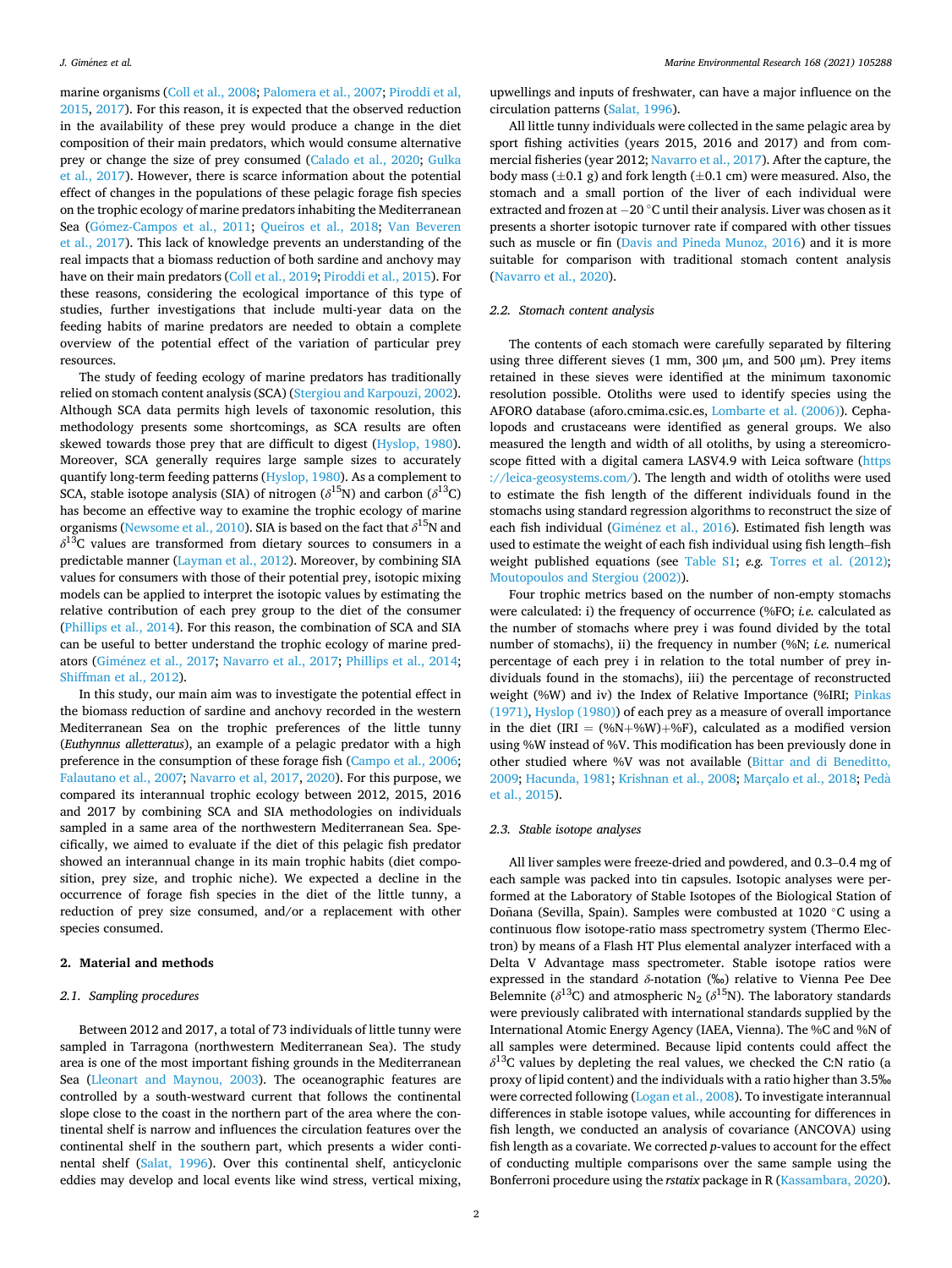### <span id="page-2-0"></span>*2.4. Stable isotopic metrics and diet reconstruction*

*Marine Environmental Research 168 (2021) 105288*

through 10,000 iterations of the analysis. Furthermore, we calculated the overlap among  $SEA_b$  between the sampling years.

# Based on the liver turnover, stable isotopic values in this tissue reflect the diet of little tunny individuals during the 5 weeks prior to the sampling (Gómez-Campos et al., 2011; [Navarro et al., 2020\)](#page-7-0). As a proxy to the trophic niche, we calculated the isotopic niche using the standard ellipses area corrected for small sample sizes (SEAc) for each year using the package *SIBER* ([Jackson et al., 2011](#page-6-0)). Each SEA<sub>c</sub> contains 40% of the data [\(Jackson et al., 2011](#page-6-0)). We also estimated the Bayesian standard ellipses area ( $\text{SEA}_b$ ) to obtain the uncertainty associated with this metric ([Jackson et al., 2011\)](#page-6-0). The Bayesian framework takes into account the uncertainty in the sampled data and incorporates the error arising from the sampling process, propagating it through to the derived metric ([Jackson et al., 2011\)](#page-6-0). Furthermore, the estimation via Bayesian inference allows robust comparisons to be made among data sets comprising different sample sizes [\(Jackson et al., 2011](#page-6-0)). SEA<sub>b</sub> was estimated

To estimate the contribution of the different potential prey to the diet of little tunny, we used a Bayesian stable isotope mixing model (Mix-SIAR, [Stock and Semmens \(2016\)](#page-7-0)). Potential preys were identified through the results of stomach content analysis obtained in the present study. Those prey detected in the diet with more than 2% IRI were included as potential prey in the MixSIAR models. In addition, gelatinous species were included since they have been suggested as important prey for little tunny in the western Mediterranean Sea [\(Cardona et al.,](#page-6-0)  [2012\)](#page-6-0). Stable isotope data from potential prey species were obtained from published datasets from the same studied area (Isolibrary, [Barría](#page-6-0)  [et al. \(2015\);](#page-6-0) Table S2). Ward's hierarchical cluster analysis was used to group prey species in isotopically similar clusters based on their mean stable isotope values as recommended by [Phillips et al. \(2014\).](#page-7-0) MixSIAR models were fitted with diet-to-tissue discrimination factors of 1.2  $\pm$ 

## **Table 1**

Stomach content analysis of little tunny from the northwestern Mediterranean Sea during the years 2012, 2015, 2016 and 2017. N%: Numerical percentage, F%: Frequency of occurrence, W%: Weight percentage, IRI %: Index of relative importance percentage. The total stomachs examined each year (n), the vacuity index (VI %) and the mean  $\pm$  standard deviation of the forkal length are also indicated for each year.

|                                   | 2012<br>$n = 4$ , forkal length = 90.98 $\pm$ 3.67<br>cm, $VI = 0\%$ |             |       | 2015<br>$n = 31$ , forkal length = 85.47 $\pm$<br>6.79 cm, $VI = 83.87\%$ |       |       | 2016                                                           |       |       |       | 2017<br>$n = 13$ , forkal length = 93.82 $\pm$<br>4.18 cm, $VI = 69.23\%$ |       |       |             |       |       |
|-----------------------------------|----------------------------------------------------------------------|-------------|-------|---------------------------------------------------------------------------|-------|-------|----------------------------------------------------------------|-------|-------|-------|---------------------------------------------------------------------------|-------|-------|-------------|-------|-------|
|                                   |                                                                      |             |       |                                                                           |       |       | $n = 25$ , forkal length = 93.82 $\pm$<br>4.18 cm, $VI = 84\%$ |       |       |       |                                                                           |       |       |             |       |       |
|                                   | N%                                                                   | ${\rm F}\%$ | W%    | IRI%                                                                      | $N\%$ | F%    | W%                                                             | IRI%  | $N\%$ | F%    | W%                                                                        | IRI%  | $N\%$ | ${\rm F}\%$ | W%    | IRI%  |
| <b>ACTINOPTERYGII</b>             | 81.08                                                                | 100         | 100   |                                                                           | 85.40 | 100   | 100                                                            |       | 73.10 | 80.95 | 100                                                                       |       | 96.49 | 100         | 100   |       |
| Argentinidae                      |                                                                      |             |       |                                                                           |       |       |                                                                |       |       |       |                                                                           |       |       |             |       |       |
| Unidentified                      |                                                                      |             |       |                                                                           |       |       |                                                                |       | 1.02  | 4.76  | 0.12                                                                      | 0.07  |       |             |       |       |
| Argentinidae                      |                                                                      |             |       |                                                                           |       |       |                                                                |       |       |       |                                                                           |       |       |             |       |       |
| Atherinidae                       |                                                                      |             |       |                                                                           |       |       |                                                                |       |       |       |                                                                           |       |       |             |       |       |
| Atherina sp.                      |                                                                      |             |       |                                                                           |       |       |                                                                |       | 0.51  | 4.76  | 0.16                                                                      | 0.04  |       |             |       |       |
| Carangidae                        |                                                                      |             |       |                                                                           |       |       |                                                                |       |       |       |                                                                           |       |       |             |       |       |
| Trachurus sp.<br>Carapidae        |                                                                      |             |       |                                                                           |       |       |                                                                |       | 1.02  | 9.52  | 23.59                                                                     | 3.04  |       |             |       |       |
| Echiodon dentatus                 | 1.35                                                                 | 25.00       |       |                                                                           |       |       |                                                                |       |       |       |                                                                           |       |       |             |       |       |
| Cepolidae                         |                                                                      |             |       |                                                                           |       |       |                                                                |       |       |       |                                                                           |       |       |             |       |       |
| Cepola macrophthalma              |                                                                      |             |       |                                                                           |       |       |                                                                |       | 1.02  | 9.52  | 1.59                                                                      | 0.32  |       |             |       |       |
| Clupeidae                         |                                                                      |             |       |                                                                           |       |       |                                                                |       |       |       |                                                                           |       |       |             |       |       |
| Sardina pilchardus                | 18.92                                                                | 75.00       | 20.79 | 31.98                                                                     | 7.76  | 23.08 | 16.07                                                          | 4.61  | 1.52  | 4.76  | 1.81                                                                      | 0.21  | 3.51  | 11.11       | 13.55 | 1.26  |
| Sardinella aurita                 |                                                                      |             |       |                                                                           | 1.24  | 11.54 | 5.47                                                           | 0.65  | 2.03  | 14.29 | 10.63                                                                     | 2.35  |       |             |       |       |
| Sprattus sprattus                 | 5.41                                                                 | 50.00       | 3.39  | 4.72                                                                      |       |       |                                                                |       |       |       |                                                                           |       |       |             |       |       |
| Echeneidae                        |                                                                      |             |       |                                                                           |       |       |                                                                |       |       |       |                                                                           |       |       |             |       |       |
| Unidentified                      |                                                                      |             |       |                                                                           |       |       |                                                                |       | 0.51  | 4.76  |                                                                           |       |       |             |       |       |
| Echenidae                         |                                                                      |             |       |                                                                           |       |       |                                                                |       |       |       |                                                                           |       |       |             |       |       |
| Engraulidae                       |                                                                      |             |       |                                                                           |       |       |                                                                |       |       |       |                                                                           |       |       |             |       |       |
| Engraulis encrasicolus            | 40.54                                                                | 50.00       | 74.82 | 61.94                                                                     | 70.50 | 96.15 | 43.33                                                          | 91.68 | 45.18 | 76.19 | 41.76                                                                     | 85.99 | 89.47 | 88.89       | 75.89 | 97.70 |
| Gadidae                           |                                                                      |             |       |                                                                           |       |       |                                                                |       |       |       |                                                                           |       |       |             |       |       |
| Micromesistius                    | 2.70                                                                 | 25.00       | 0.44  | 0.84                                                                      |       |       |                                                                |       | 12.69 | 28.57 | 4.19                                                                      | 6.26  |       |             |       |       |
| poutassou                         |                                                                      |             |       |                                                                           |       |       |                                                                |       |       |       |                                                                           |       |       |             |       |       |
| Trisopterus capelanus<br>Gobiidae | 1.35                                                                 | 25.00       | 0.56  | 0.51                                                                      | 1.55  | 15.38 | 3.19                                                           | 0.61  | 2.03  | 14.29 | 1.26                                                                      | 0.61  |       |             |       |       |
| Gobius sp.                        |                                                                      |             |       |                                                                           | 0.31  | 3.85  | 1.50                                                           | 0.06  | 0.51  | 4.76  | 7.03                                                                      | 0.47  |       |             |       |       |
| Gobius cobitis                    |                                                                      |             |       |                                                                           | 0.93  | 11.54 | 10.03                                                          | 1.06  |       |       |                                                                           |       |       |             |       |       |
| Gobius niger                      |                                                                      |             |       |                                                                           | 0.62  | 7.69  | 1.02                                                           | 0.11  |       |       |                                                                           |       |       |             |       |       |
| Lesueurigobius friessi            |                                                                      |             |       |                                                                           | 0.31  | 3.85  | 0.03                                                           | 0.01  |       |       |                                                                           |       |       |             |       |       |
| Labridae                          |                                                                      |             |       |                                                                           |       |       |                                                                |       |       |       |                                                                           |       | 1.75  | 11.11       |       | 0.13  |
| Unidentified Labridae             |                                                                      |             |       |                                                                           |       |       |                                                                |       |       |       |                                                                           |       |       |             |       |       |
| Merlucciidae                      |                                                                      |             |       |                                                                           |       |       |                                                                |       |       |       |                                                                           |       |       |             |       |       |
| Merluccius merluccius             |                                                                      |             |       |                                                                           | 0.31  | 3.85  | 3.74                                                           | 0.13  | 0.51  | 4.76  | 0.85                                                                      | 0.08  |       |             |       |       |
| Myctophidae                       |                                                                      |             |       |                                                                           |       |       |                                                                |       |       |       |                                                                           |       |       |             |       |       |
| Notoscopelus elongatus            |                                                                      |             |       |                                                                           |       |       |                                                                |       | 0.51  | 4.76  | 0.12                                                                      | 0.04  |       |             |       |       |
| Sparidae                          |                                                                      |             |       |                                                                           |       |       |                                                                |       |       |       |                                                                           |       |       |             |       |       |
| Boops boops                       |                                                                      |             |       |                                                                           | 0.62  | 7.69  | 6.96                                                           | 0.49  | 1.02  | 4.76  | 5.67                                                                      | 0.41  |       |             |       |       |
| Pagellus erythrinus               |                                                                      |             |       |                                                                           |       |       |                                                                |       |       |       |                                                                           |       |       |             |       |       |
| Sarpa salpa                       |                                                                      |             |       |                                                                           | 0.62  | 7.69  | 8.28                                                           | 0.57  | 0.51  |       | 1.21                                                                      | 0.11  | 1.75  | 11.11       | 10.56 | 0.91  |
| Spondyliosoma<br>cantharus        |                                                                      |             |       |                                                                           |       |       |                                                                |       |       | 4.76  |                                                                           |       |       |             |       |       |
| Spicara sp.                       |                                                                      |             |       |                                                                           | 0.31  | 3.85  | 0.38                                                           | 0.02  |       |       |                                                                           |       |       |             |       |       |
| Unidentified Sparidae             |                                                                      |             |       |                                                                           | 0.31  | 3.85  |                                                                |       | 2.54  | 9.52  |                                                                           |       |       |             |       |       |
| Syngnathidae                      |                                                                      |             |       |                                                                           |       |       |                                                                |       |       |       |                                                                           |       |       |             |       |       |
| Syngnathus phlegon                | 10.81                                                                | 25.00       |       |                                                                           |       |       |                                                                |       |       |       |                                                                           |       |       |             |       |       |
| <b>CEPHALOPODA</b>                | 1.35                                                                 | 25.00       |       |                                                                           |       |       |                                                                |       | 6.60  | 19.05 |                                                                           |       |       |             |       |       |
| <b>CRUSTACEA</b>                  | 17.57                                                                | 50.00       |       |                                                                           | 14.60 | 30.77 |                                                                |       | 20.30 | 28.57 |                                                                           |       | 3.51  | 11.11       |       |       |
|                                   |                                                                      |             |       |                                                                           |       |       |                                                                |       |       |       |                                                                           |       |       |             |       |       |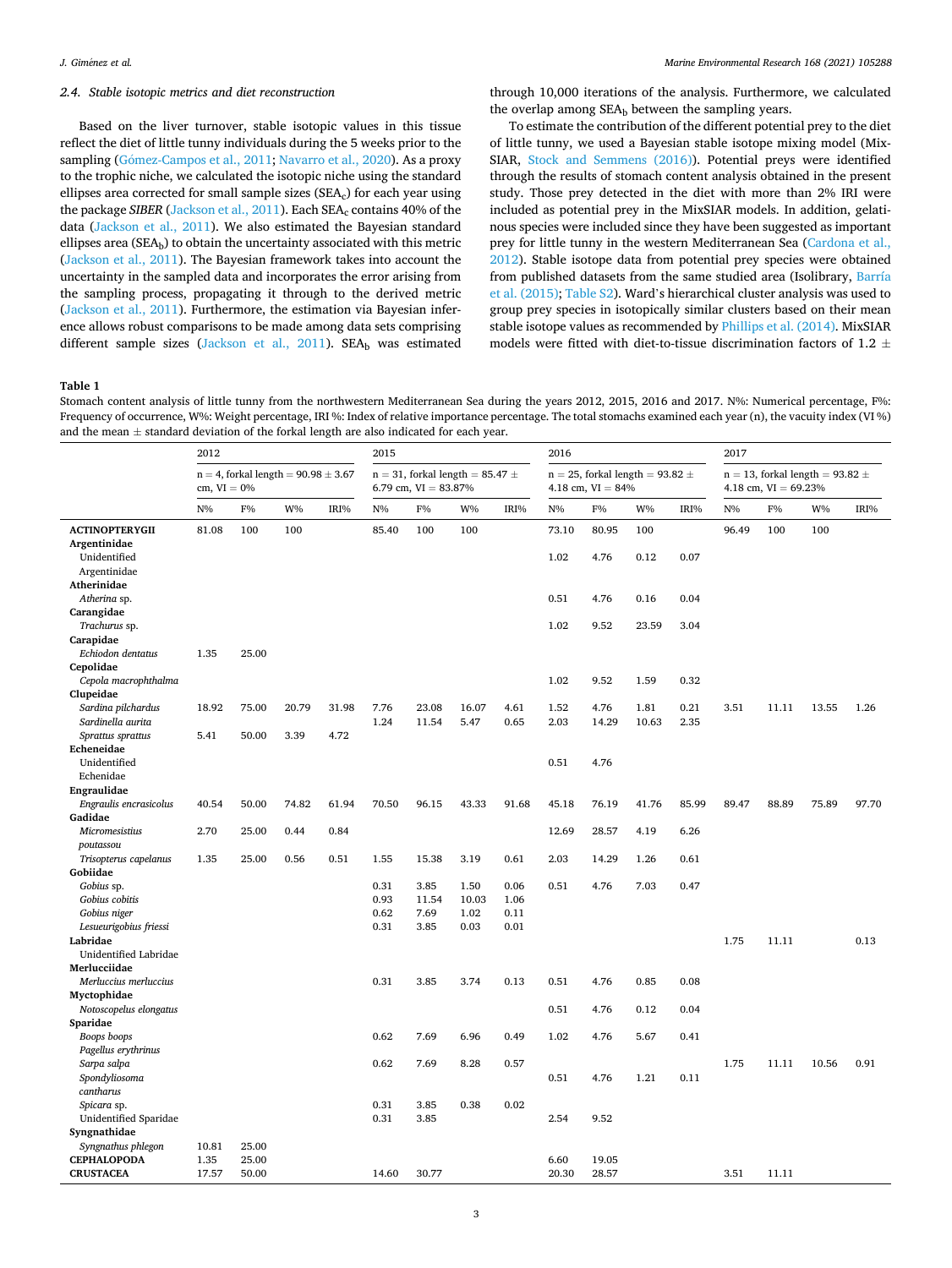0.3‰ for  $\delta^{13}C$  and  $1.1 \pm 0.6$ ‰ for  $\delta^{15}N$  ([Madigan et al., 2012\)](#page-7-0). MixSIAR were run on long setting with three MCMC chains, and a burn-in of 300, 000 draws, followed by 2,000,000 draws to calculate the posterior distribution to compute credible Bayesian intervals. Model convergence was assessed with the Gelman-Rubin diagnostic, which compares estimates of variance between and within Markov chains, with values *<* 1.01 indicating convergence ([Gelman et al., 2013\)](#page-6-0). Two different Mix-SIAR models were run, one without covariates (model 1) and another with year a fixed covariate (model 2). The *compare\_models* function from the *MixSIAR* package ([Stock and Semmens, 2016](#page-7-0)) was use to compare the predictive accuracy of the models constructed. The function uses the 'loo' package to compute LOO (leave-one-out cross-validation) for different fitted models. LOO is a method to estimate pointwise out-of-sample prediction accuracy from a fitted Bayesian model using the log-likelihood evaluated at the posterior simulations of the parameter values [\(Vehtari et al., 2017\)](#page-7-0). In addition, the relative support for each model was calculated using LOO weights. Finally to provide a quantitative basis for model acceptance or rejection, a mixing polygon simulation was constructed based on a frequentist probability that shows if the proposed mixing model can correctly estimate source contribution to the consumer's isotopic value [\(Smith et al., 2013\)](#page-7-0).

#### **3. Results**

#### *3.1. Diet based on stomach content analysis*

Based on the stomach contents, we found that the diet of little tunny was mainly composed of fish, followed, in very low proportion, by crustaceans, cephalopods, and gastropods ([Table 1\)](#page-2-0). Among the different fish species, European anchovy and three species of clupeids, especially European sardine, were the most important species consumed along the different sampling years [\(Table 1](#page-2-0)). Between years, the importance of anchovy in the stomach contents was always high (between 61.94% and 97.70% of %IRI; [Table 1\)](#page-2-0). Sardine was more important in the diet in the early years analysed (in 2012,  $\%$ IRI = 31.98%) ([Table 1\)](#page-2-0). In 2015 and 2016, we recorded an increase in the % IRI of some species, such as mackerels (*Trachurus* sp) or some demersal species such the blue whiting (*Micromesistius poutassou*) or the poor cod (*Trisopterus capelanus*) ([Table 1](#page-2-0)).

#### *3.2. Size of anchovy and sardine in the diet of little tunny*

Reconstructed body length of anchovy and sardine present in the stomach contents of little tunny changed significantly between years for both species (ANOVA tests; anchovy, F3, 675 = 54.85 p-value *<* 0.001; sardine, F3, 57 = 8.34 p-value *<* 0.001; Fig. 1, Table S3). For anchovy, Tukey post hoc tests showed that body length differed between the years 2014, 2015, 2017 and 2012–2016, with the individuals found in 2017 being the smallest (Fig. 1, Table S3). In the case of sardine, post hoc tests showed differences between 2012 and 2015 (p *<* 0.05), with the largest body sizes found in 2017 and the smallest sizes found in 2012 (Fig. 1, Table S3).

#### *3.3. Stable isotope results*

Isotopic values differed between years in the case of carbon (ANCOVA test: F  $_{3,48}$  = 5.79; p = 0.002) but not for nitrogen (ANCOVA test:  $F_{3, 48} = 0.912$ ;  $p = 0.44$ ) (Table 2). Based on Tukey post hoc tests, differences in  $\delta^{13}$ C values were found between 2012 and 2017 and between 2016 and 2017 (Table 2).  $SEA_c$  and  $SEA_b$  increased between 2012 and 2017 (Fig. 2 and [Table 3](#page-4-0)).  $SEA<sub>b</sub>$  overlap was found between some years (Fig. 2, [Table 4\)](#page-4-0). We found especially high overlap between 2015 and 2017 (Fig. 2, [Table 4\)](#page-4-0), while the largest  $SEA<sub>b</sub>$  segregation was between 2012 and 2015 and between 2012 and 2017 (Fig. 2, [Table 4](#page-4-0)).

Regarding potential preys, the cluster analysis clustered four species (*M. poutassou*, *E. encrasicolus*, *S. pilchardus and Sprattus sprattus*) in a



**Fig. 1.** Box plots showing the fish length (cm) of anchovy and sardine found in the stomachs of the little tunny (*Euthynnus alletteratus*) between years.

#### **Table 2**

Mean and standard deviation of  $\delta^{13}$ C and  $\delta^{15}$ N values from little tunny for each sampling year. The number of individuals analysed is also indicated (n).

| Year | n  | $\delta^{13}$ C (‰) | $\delta^{15}$ N (‰) |
|------|----|---------------------|---------------------|
| 2012 | 3  | $-18.79 \pm 0.61$   | $9.33 \pm 0.60$     |
| 2015 | 12 | $-17.85 \pm 0.48$   | $8.85 + 0.64$       |
| 2016 | 25 | $-18.46 \pm 0.53$   | $8.93 + 0.89$       |
| 2017 | 13 | $-17.61 \pm 0.84$   | $9.09 + 0.93$       |



**Fig. 2.** Individual  $\delta^{13}$ C and  $\delta^{15}$ N values and Standard Ellipse Area (SEAc) and niche width (SEAb; subplot) of little tunny (*Euthynnus alletteratus*) in the western Mediterranean Sea for different years.

single group [\(Fig. 3](#page-4-0)) due to their isotopic similarity. They were then grouped and used as a single end-member in the Bayesian isotopic mixing model.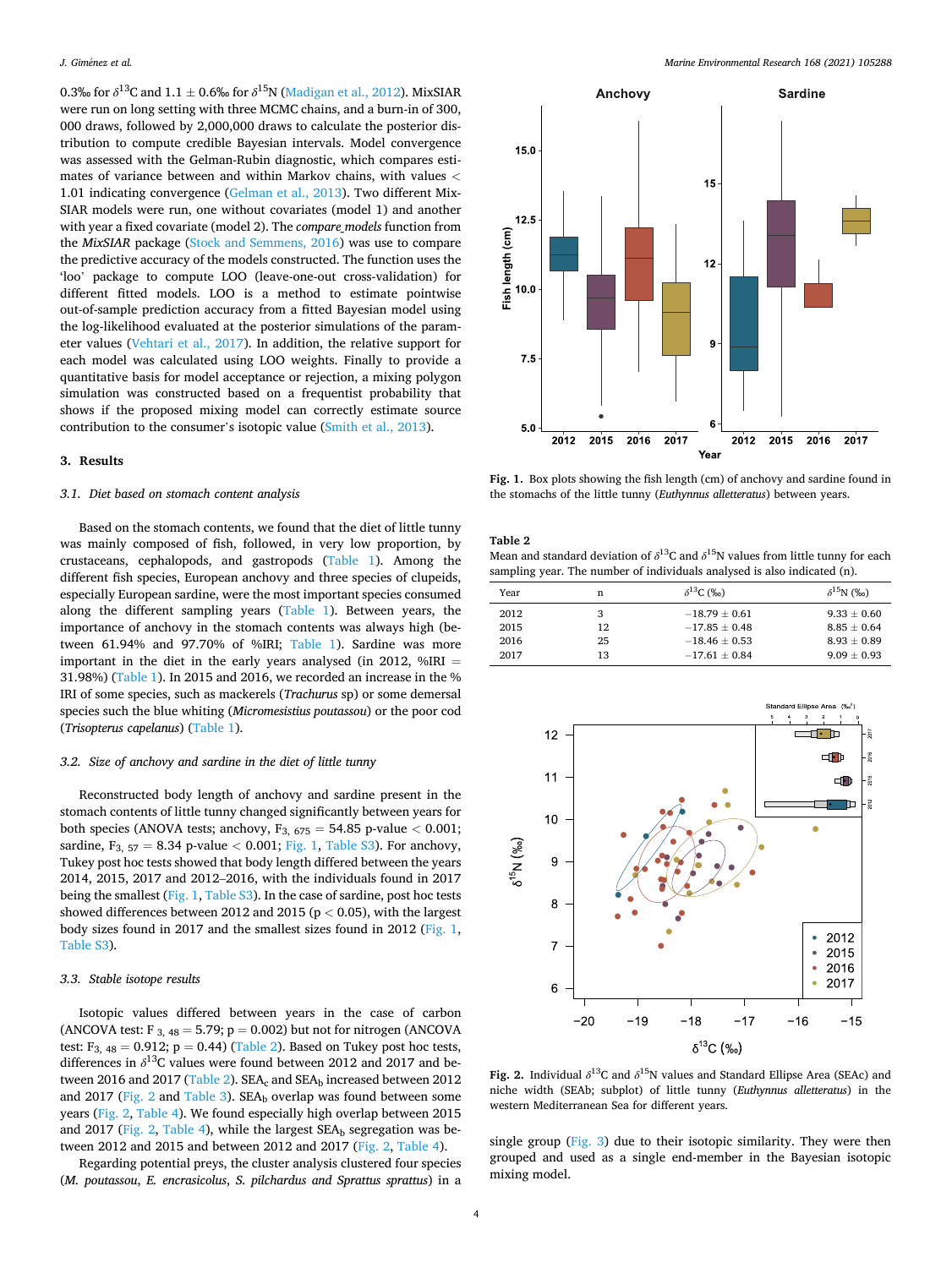#### <span id="page-4-0"></span>**Table 3**

Standard ellipses area correct (SEAc) and median Bayesian SEA (SEAb) for each sampling year for little tunny. For SEAb the 25% and 75% credible intervals are given in parenthesis.

|                         | 2012                   | 2015                    | 2016                    | 2017                    |
|-------------------------|------------------------|-------------------------|-------------------------|-------------------------|
| N                       | 3                      | 12                      | 25                      | 13                      |
| <b>SEAc</b><br>$(\%^2)$ | 1.17                   | 0.84                    | 1.49                    | 2.30                    |
| $SEA_B$<br>$(\%^2)$     | 1.64<br>$(1.12 - 2.5)$ | 0.82<br>$(0.68 - 1.02)$ | 1.47<br>$(1.28 - 1.68)$ | 2.18<br>$(1.83 - 2.66)$ |

#### **Table 4**

Median SEAb overlap of little tunny between years (percentage of overlap of the isotopic area of species in the first column versus the ones of the first row). 25% and 75% Bayesian credible intervals are given in parenthesis.

|      | 2012                 | 2015                      | 2016                   | 2017                     |
|------|----------------------|---------------------------|------------------------|--------------------------|
| 2012 |                      | $1.69(0 - 7.62)$          | 24.85<br>$(0-70.21)$   | $7.42(0 - 48.01)$        |
| 2015 | 2.55<br>$(0-20.62)$  |                           | 23.18<br>$(0 - 78.62)$ | 73.82<br>$(25.95 - 100)$ |
| 2016 | 26.62<br>$(0-71.99)$ | 13.75 (0-50.44)           |                        | 33.73 (0-85.78)          |
| 2017 | $5.7(0-25.71)$       | 28.85<br>$(9.76 - 49.89)$ | 22.87<br>$(0 - 52.58)$ |                          |

#### *3.4. Diet reconstruction by Bayesian isotopic mixing models*

All little tunny isotopic data, except two extreme data points (excluded from further analysis), were inside the mixing region delimitated by the mixing polygon of potential prey adjusted by the DTDF (Fig. 3). Two different models were tested (see Table S4) and the best model included year as a covariate (Model weight: 66.8%, Model 2). The other model without any covariates (Model 1) also had some weight (33.2%). According to the best MixSIAR model, the clustered group including *M. poutassou*, *E. encrasicolus*, *S. pilchardus* and *S. sprattus*  contributed on average to the diet of little tunny between 59% and 83% ([Fig. 4,](#page-5-0) Table S5). The other prey always contributed less than 14% to the diet [\(Fig. 4,](#page-5-0) Table S5). In the second model, the contribution of the clustered group contributed 65  $\pm$  10%, while the rest of the groups contributed less than 11% [\(Fig. 4](#page-5-0), Table S5).

#### **4. Discussion**

In this study, we describe the feeding ecology of little tunny in the years 2012 and 2015, 2016 and 2017 in the northwestern Mediterranean Sea using two complementary methodologies, stomach content and stable isotopic analyses. The results of this trophic study revealed an evident consistence in the importance of clupeiformes in the diet of this pelagic predator. The importance of these forage fish species in the diet of little tunny is similar to previous information for the species [\(Campo](#page-6-0)  [et al., 2006;](#page-6-0) [Navarro et al, 2017](#page-7-0), [2020](#page-7-0)).

Based on the stomach content analysis, we found that the importance of European anchovy in the diet of little tunny was very high during all years, in comparison to the other species. However, although European sardine is the second most important prey for little tunny in all years (except for 2016 where *M. poutassou* stands as the second most important species), we found a reduction in the presence of this species in the little tunny diet (31.98%, 4.61%, 0.21%, 1.26%IRI respectively for 2012, 2015, 2016, and 2017). The decrease in sardine could be associated with the recorded reduction in the biomass of this species in the northwestern Mediterranean Sea in recent years [\(Coll and Bellido, 2019](#page-6-0); [Quattrocchi and Maynou, 2017; Van Beveren et al., 2014\)](#page-7-0). In the case of anchovy, although there is evidence of a reduction in its population biomass in the study area associated with overfishing [\(Coll and Bellido,](#page-6-0)  [2019;](#page-6-0) [Quattrocchi and Maynou, 2018](#page-7-0); [Van Beveren et al., 2014\)](#page-7-0), this reduction apparently was not sufficient to affect the consumption of this resource for little tunny. However, we detected a decreasing trend in the body length of anchovies consumed, with the smallest lengths found in the last year of the study. In general, the presence of populations composed of small individuals is a sign of overfishing [\(Pauly et al.,](#page-7-0)  [1998\)](#page-7-0), and is in line with a decline in biomass but an increase in abundance that has been observed for anchovy in some areas of the western Mediterranean Sea [\(Coll and Bellido, 2019\)](#page-6-0). For this reason, the apparent reduction in the body size of anchovy in the diet of little tunny in the last year could be an indicator of the impact of fisheries on anchovy in the western Mediterranean Sea. However, further studies



**Fig. 3.** a) Mixpolygon built with potential preys coloured by cluster results, b) Cluster analysis of potential preys.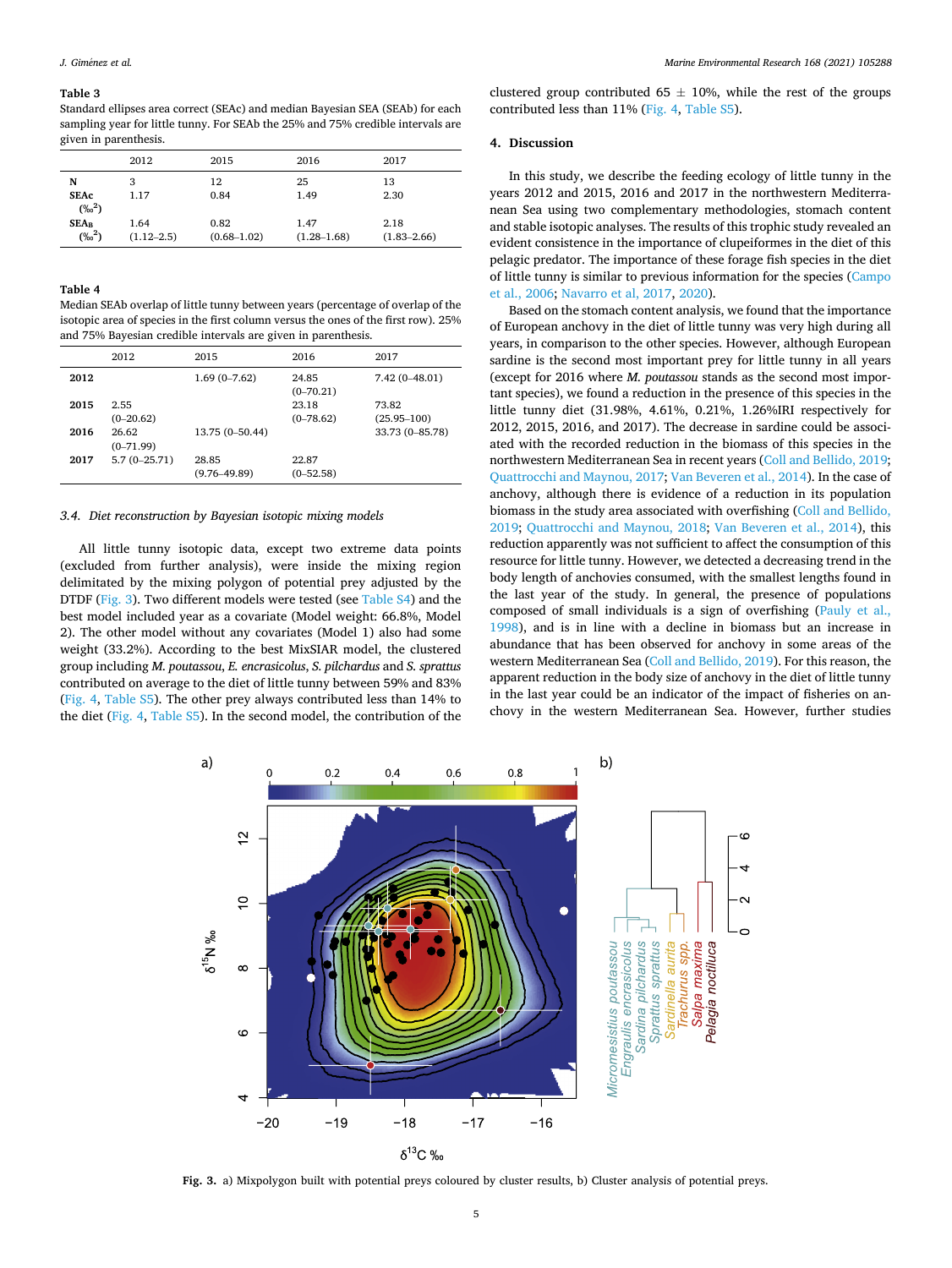<span id="page-5-0"></span>

**Fig. 4.** a) MixSIAR model results using year as a covariate, b) MixSIAR model results without covariates.

should be conducted to evaluate this decreasing trend, as stomach contents of 2012 were gathered from only four stomachs and a temporal information gap is present from 2013 to 2014. A more continuous monitoring of the trophic habitats of little tunny and other similar pelagic predators is needed to confirm this decreasing trend.

Due the reduction of small pelagic fish biomass in the study area, we expected an increase in alternative species consumed during the later years of the study. We found an increase in the presence of some demersal species such the blue whiting in the diet of little tunny. These changes in diet occurrence and composition based on the stomach content analysis likely explain the interannual variation in the isotopic niche metrics. In particular, the increase in trophic niche width observed in 2015 and 2016 seems to correspond to the increase in the isotopic niche metrics (*i.e.* SEAb increase through time). The consumption of different prey implies greater variability in isotopic values of prey consumed and thus greater variability in the isotopic values of the predator ([Layman et al., 2012](#page-7-0)). From a behavioural standpoint, the presence of pelagic and benthopelagic prey reflect the ability of the species to conduct vertical foraging movements to exploit the entire water column, as seen in other pelagic marine predators performing pronounced vertical movements ([Abascal et al., 2010\)](#page-6-0). This feeding pattern is an example of the importance of the pelagic-demersal coupling in Mediterranean marine ecosystems, already highlighted in previous studies of other pelagic fish predators [\(Coll et al., 2006](#page-6-0); [Nav](#page-7-0)[arro et al., 2017\)](#page-7-0). This diet variation could result in a lower energetic diet due to the lower energy content of demersal species compared to the high energetic content of small pelagic fish ([Albo-Puigserver et al, 2017](#page-7-0), [2020\)](#page-6-0) that, in turn, could affect the body condition of the little tunny ([Lloret et al., 2014\)](#page-7-0).

Opposite to the stomach content results, we did not detect this trend with stable isotope mixing models due to the lack of taxonomic resolution of the technique in our system. Isotopic similarity between sardine and anchovy precludes its differentiation as end-members in the mixing models and their contributions are confounded in the final results, as well as the contribution of alternative preys like blue whiting. Nevertheless, stable isotope mixing models showed that small pelagic species remain important in the diet of little tunny with some interannual variation. In addition, stable isotopes allow an examination of the importance of certain prey, which are generally underestimated in stomach content analysis, such as the gelatinous species due to their fast digestion time ([Hays et al., 2018](#page-6-0)). This soft-body prey was suggested as an important trophic resource for little tunny and other pelagic predators in the western Mediterranean ([Cardona et al., 2012\)](#page-6-0). However, we did not find any evidence that gelatinous species were important prey for little tunny during any of the study years. To fully test if this species predates on gelatinous organisms, genetic analysis of the stomachs contents should be developed since soft-bodied species are difficult to find in visual examinations of the diets ([Stergiou and Karpouzi 2002](#page-7-0)).

Stable isotope analysis allowed us to determine the diet of little tunny avoiding the limitations of traditional stomach content analysis such as the difficulty to identify the consumption of gelatinous prey, as well as overcoming the snapshot diet information provided. Nevertheless, this technique has also other limitations such as the low taxonomic resolution (*i.e.* several species were grouped due to isotopic similarity), the use of non-specific DTDF (*i.e.* Pacific Bluefin tuna (*Thunnus orientalis*) was used), and the overlook of spatiotemporal variation of isotopic differences in prey sources. For these reasons, the combination of techniques is a good proxy to overcome the limitations of each individual technique and provide a more comprehensive overview of trophic habits.

In conclusion, we found that small pelagic fish, especially clupeiformes, were the most important prey group for the little tunny during the study period in the northwestern Mediterranean Sea. However, we found changes in the body size of anchovy and the relative importance of sardine during the last years that are probably associated with the reported reduction in the biomass and body size of these two forage fish in the study area. In addition to these changes, we found an increase in some demersal and benthopelagic species in the diet of little tunny, which could act as alternative resources. Despite the high consumption of small pelagic fish, the ability to shift and consume other species points towards the opportunistic behaviour in diet habits. However, future research examining the energetic repercussions of a change from high energetic prey, such as sardine, to prey with less energetic content ([Albo-Puigserver et al., 2017\)](#page-6-0) could help understand the effect on the fitness of little tunny.

This study contributes to the monitoring of small pelagic fish changes through the study of their predators as recommended by [Coll et al.](#page-6-0)  [\(2019\),](#page-6-0) as predators could act as suitable sources of information to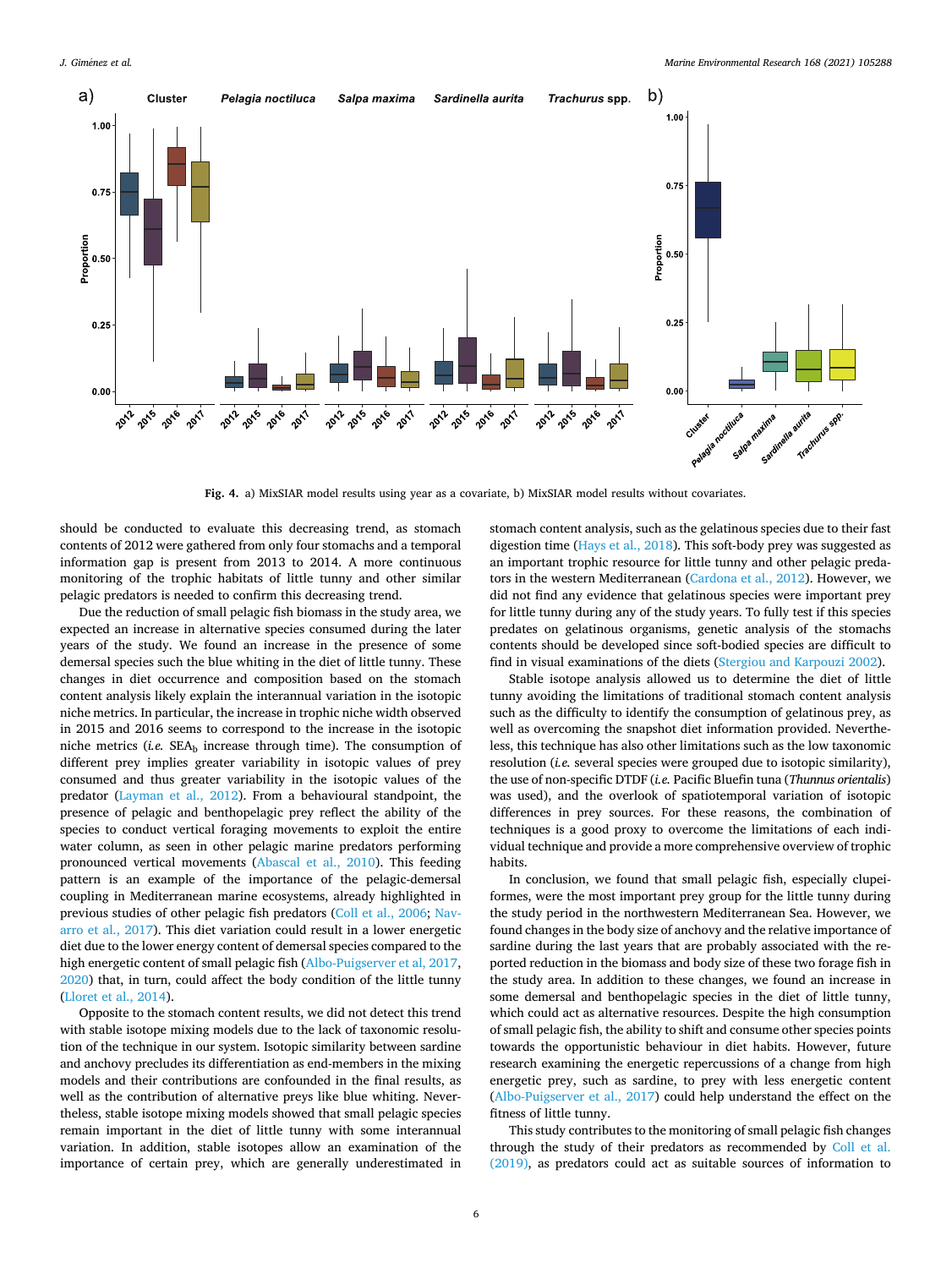<span id="page-6-0"></span>indirectly monitor changes in the pelagic food web. From a methodological perspective, our study provides evidence of the increased dietary inference when combining SIA and SCA, as both provide benefits and drawbacks. The best inferences are possible when local stomach content analysis is available to infer potential prey for isotopic mixing models (*e. g.* Gim´enez et al. (2017); [Navarro et al. \(2017\)\)](#page-7-0).

## **Declaration of competing interest**

The authors declare that they have no known competing financial interests or personal relationships that could have appeared to influence the work reported in this paper.

#### **Acknowledgements**

Many thanks to Salvador García, David Macías (IEO) and Raquel Sáez for their help in the collection of the individuals included in this study. Marta Albo-Puigserver provided valuable inputs during the preliminary versions. This work is a contribution to the master's thesis of S. P. and E.V. and to the PELWEB project (ES-PN-2017-CTM 2017-88939- R, Spanish Government). J.N. was supported by a Ramón y Cajal research contract (RYC-2015-17809). Sarah Young revised the English grammar of the manuscript.

## **Appendix A. Supplementary data**

Supplementary data to this article can be found online at [https://doi.](https://doi.org/10.1016/j.marenvres.2021.105288)  [org/10.1016/j.marenvres.2021.105288.](https://doi.org/10.1016/j.marenvres.2021.105288)

#### **Author statement**

**Conceptualization**: Joan Giménez, Marta Coll, Joan Navarro. Formal analysis: Joan Giménez, Sílvia Puigarnau, Eric Morán. Resources: María José Gómez - Vives, Antoni Lombarte. Data Curation: Sílvia Puigarnau, Eric Morán. **Writing Original Draft: Joan Giménez.** 

Writing Review and Editing: Sílvia Puigarnau, Eric Morán, Antoni Lombarte, María José Gómez-Vives, Marta Coll, Joan Navarro.

**Visualization: Joan Giménez.** 

**Project administration**: Joan Navarro.

**Funding acquisition**: Marta Coll, Joan Navarro.

#### **References**

- Abascal, F.J., Mejuto, J., Quintans, M., Ramos-Cartelle, A., 2010. Horizontal and vertical movements of swordfish in the Southeast Pacific. ICES J. Mar. Sci. 67, 466–474. [https://doi.org/10.1093/icesjms/fsp252.](https://doi.org/10.1093/icesjms/fsp252)
- Albo-Puigserver, M., Muñoz, A., Navarro, J., Coll, M., Pethybridge, H., Sánchez, S., Palomera, I., 2017. Ecological energetics of forage fish from the Mediterranean Sea: seasonal dynamics and interspecific differences. Deep-Sea Res. Part II Top. Stud. Oceanogr. 140, 74–82. [https://doi.org/10.1016/j.dsr2.2017.03.002.](https://doi.org/10.1016/j.dsr2.2017.03.002)
- Albo-Puigserver, M., Sánchez, S., Coll, M., Bernal, M., Sáez-Liante, R., Navarro, J., [Palomera, I., 2020. Year-round energy dynamics of sardine and anchovy in the](http://refhub.elsevier.com/S0141-1136(21)00037-4/sref3) [north-western Mediterranean Sea. Mar. Environ. Res. 159, 105021.](http://refhub.elsevier.com/S0141-1136(21)00037-4/sref3)
- Barría, C., Coll, M., Navarro, J., 2015. Unravelling the ecological role and trophic relationships of uncommon and threatened elasmobranchs in the western Mediterranean Sea. Mar. Ecol. Prog. Ser. 539, 225–240. [https://doi.org/10.3354/](https://doi.org/10.3354/meps11494)  [meps11494](https://doi.org/10.3354/meps11494).
- Bittar, V.T., di Beneditto, A.P.M., 2009. Diet and potential feeding overlap between trichiurus lepturus (Osteichthyes: perciformes) and pontoporia blainvillei (Mammalia: Cetacea) in northern Rio de Janeiro, Brazil. Zoologia 26, 374–378. <https://doi.org/10.1590/S1984-46702009000200023>.
- Brosset, P., Fromentin, J.M., Van Beveren, E., Lloret, J., Marques, V., Basilone, G., Bonanno, A., Carpi, P., Donato, F., Čikeš Keč, V., De Felice, A., Ferreri, R., Gašparević, D., Giráldez, A., Gücü, A., Iglesias, M., Leonori, I., Palomera, I., Somarakis, S., Tičina, V., Torres, P., Ventero, A., Zorica, B., Ménard, F., Saraux, C., 2017. Spatio-temporal patterns and environmental controls of small pelagic fish body condition from contrasted Mediterranean areas. Prog. Oceanogr. 151, 149–162. <https://doi.org/10.1016/j.pocean.2016.12.002>.
- Brosset, P., Le Bourg, B., Costalago, D., BǍnaru, D., Van Beveren, E., Bourdeix, J.H., Fromentin, J.M., Ménard, F., Saraux, C., 2016. Linking small pelagic dietary shifts

with ecosystem changes in the Gulf of Lions. Mar. Ecol. Prog. Ser. 554, 157–171. [https://doi.org/10.3354/meps11796.](https://doi.org/10.3354/meps11796)

- Buren, A.D., Murphy, H.M., Adamack, A.T., Davoren, G.K., Koen-Alonso, M., Montevecchi, W.A., Mowbray, F.K., Pepin, P., Regular, P.M., Robert, D., Rose, G.A., Stenson, G.B., Varkey, D., 2019. The collapse and continued low productivity of a keystone forage fish species. Mar. Ecol. Prog. Ser. 616, 155–170. [https://doi.org/](https://doi.org/10.3354/meps12924)
- [10.3354/meps12924.](https://doi.org/10.3354/meps12924) Calado, J.G., Paiva, V.H., Ramos, J.A., Velando, A., Munilla, I., 2020. Anthropogenic food resources, sardine decline and environmental conditions have triggered a dietary shift of an opportunistic seabird over the last 30 years on the northwest coast of Spain. Reg. Environ. Change 20, 10. [https://doi.org/10.1007/s10113-020-01621-](https://doi.org/10.1007/s10113-020-01621-w)
- [w.](https://doi.org/10.1007/s10113-020-01621-w) Campo, D., Mostarda, E., Castriota, L., Scarabello, M.P., Andaloro, F., 2006. Feeding habits of the Atlantic bonito, Sarda sarda (Bloch, 1793) in the southern Tyrrhenian sea. Fish. Res. 81, 169–175. [https://doi.org/10.1016/j.fishres.2006.07.006.](https://doi.org/10.1016/j.fishres.2006.07.006)
- Cardona, L., Álvarez de Quevedo, I., Borrell, A., Aguilar, A., 2012. Massive consumption of gelatinous plankton by Mediterranean apex predators. PloS One 7, e31329. <https://doi.org/10.1371/journal.pone.0031329>.
- Clavel, J., Julliard, R., Devictor, V., 2011. Worldwide decline of specialist species: toward a global functional homogenization? Front. Ecol. Environ. 9, 222–228. [https://doi.org/10.1890/080216.](https://doi.org/10.1890/080216)
- Coll, M., Albo-puigserver, M., Navarro, J., Palomera, I., Dambacher, J.M., 2019. Who is to blame? Plausible pressures on small pelagic fish population changes in the northwestern Mediterranean Sea. Mar. Ecol. Prog. Ser. 617, 277–294. [https://doi.](https://doi.org/10.3354/meps12591) [org/10.3354/meps12591](https://doi.org/10.3354/meps12591).
- [Coll, M., Bellido, J., 2019. Evaluation of the Population Status and Specific Management](http://refhub.elsevier.com/S0141-1136(21)00037-4/sref14)  [Alternatives for the Small Pelagic Fish Stocks in the Northwestern Mediterranean Sea](http://refhub.elsevier.com/S0141-1136(21)00037-4/sref14)  [\(SPELMED\) - Final Report SC NR 02 - TENDER EASME/EMFF/2016/32](http://refhub.elsevier.com/S0141-1136(21)00037-4/sref14) – SPELMED.
- Coll, M., Palomera, I., Tudela, S., Dowd, M., 2008. Food-web dynamics in the south Catalan sea ecosystem (NW mediterranean) for 1978–2003. Ecol. Model. 217, 95–116. [https://doi.org/10.1016/j.ecolmodel.2008.06.013.](https://doi.org/10.1016/j.ecolmodel.2008.06.013)
- Coll, M., Palomera, I., Tudela, S., Sardà, F., 2006. Trophic flows, ecosystem structure and fishing impacts in the South Catalan Sea, Northwestern Mediterranean. J. Mar. Syst. 59, 63–96. [https://doi.org/10.1016/j.jmarsys.2005.09.001.](https://doi.org/10.1016/j.jmarsys.2005.09.001)
- [Cury, P.M., Boyd, I.L., Bonhommeau, S., Anker-nilssen, T., 2011. Global seabird response](http://refhub.elsevier.com/S0141-1136(21)00037-4/sref17)  [to forage fish depletaion - one-third for the birds. Science 334, 1703](http://refhub.elsevier.com/S0141-1136(21)00037-4/sref17)–1707 (80-. ).
- Davis, M., Pineda Munoz, S., 2016. The temporal scale of diet and dietary proxies. Ecol. Evol. 6, 1883–1897. [https://doi.org/10.1002/ece3.2054.](https://doi.org/10.1002/ece3.2054)
- Devictor, V., Julliard, R., Jiguet, F., 2008. Distribution of specialist and generalist species along spatial gradients of habitat disturbance and fragmentation. Oikos 117, 507–514. <https://doi.org/10.1111/j.2008.0030-1299.16215.x>.
- Falautano, M., Castriota, L., Finoia, M.G., Andaloro, F., 2007. Feeding ecology of little tunny Euthynnus alletteratus in the central Mediterranean Sea. J. Mar. Biol. Assoc. U. K. 87, 999–1005. [https://doi.org/10.1017/S0025315407055798.](https://doi.org/10.1017/S0025315407055798)
- Fernandes, P.G., Ralph, G.M., Nieto, A., García Criado, M., Vasilakopoulos, P., Maravelias, C.D., Cook, R.M., Pollom, R.A., Kovačić, M., Pollard, D., Farrell, E.D., Florin, A.-B., Polidoro, B.A., Lawson, J.M., Lorance, P., Uiblein, F., Craig, M., Allen, D.J., Fowler, S.L., Walls, R.H.L., Comeros-Raynal, M.T., Harvey, M.S., Dureuil, M., Biscoito, M., Pollock, C., McCully Phillips, S.R., Ellis, J.R., Papaconstantinou, C., Soldo, A., Keskin, Ç., Knudsen, S.W., Gil de Sola, L., Serena, F., Collette, B.B., Nedreaas, K., Stump, E., Russell, B.C., Garcia, S., Afonso, P., Jung, A.B. J., Alvarez, H., Delgado, J., Dulvy, N.K., Carpenter, K.E., 2017. Coherent assessments of Europe's marine fishes show regional divergence and megafauna loss. Nat. Ecol. Evol. 1 <https://doi.org/10.1038/s41559-017-0170>.
- Gelman, A., Carlin, J.B., Stern, H.S., Rubin, D.B., 2013. Bayesian Data Analysis. Chapman and Hall, New York. [https://doi.org/10.1080/01621459.2014.963405.](https://doi.org/10.1080/01621459.2014.963405)
- Giménez, J., Manjabacas, A., Tuset, V.M., Lombarte, A., 2016. Relationships between otolith and fish size from Mediterranean and north-eastern Atlantic species to be used in predator-prey studies. J. Fish. Biol. 89, 2195–2202. [https://doi.org/](https://doi.org/10.1111/jfb.13115) [10.1111/jfb.13115](https://doi.org/10.1111/jfb.13115).
- Gim´enez, J., Marçalo, A., Ramírez, F., Verborgh, P., Gauffier, P., Esteban, R., Nicolau, L., González-Ortegón, E., Baldó, F., Vilas, C., Vingada, J., Forero, M.G., De Stephanis, R., 2017. Diet of bottlenose dolphins (Tursiops truncatus) from the Gulf of Cadiz: insights from stomach content and stable isotope analyses. PloS One 12, e0184673. <https://doi.org/10.1371/journal.pone.0184673>.
- Gómez-Campos, E., Borrell, A., Cardona, L., Forcada, J., Aguilar, A., 2011. Overfishing of small pelagic fishes increases trophic overlap between immature and mature striped dolphins in the Mediterranean Sea. PloS One 6, e24554. https://doi.org/10.13 urnal.pone.0024554
- Gulka, J., Carvalho, P.C., Jenkins, E., Johnson, K., Maynard, L., Davoren, G.K., 2017. Dietary niche shifts of multiple marine predators under varying prey availability on the northeast Newfoundland coast. Front. Mar. Sci. 4, 324. https://doi.org/10.33 [fmars.2017.00324](https://doi.org/10.3389/fmars.2017.00324).
- [Hacunda, J.S., 1981. Trophic relationships among demersal fishes in a coastal area of the](http://refhub.elsevier.com/S0141-1136(21)00037-4/sref27)  [Gulf of Maine. Fish. Bull. 79, 775](http://refhub.elsevier.com/S0141-1136(21)00037-4/sref27)–788.
- Hays, G.C., Doyle, T.K., Houghton, J.D.R., 2018. A paradigm shift in the trophic importance of jellyfish? Trends Ecol. Evol. 33, 874–884. [https://doi.org/10.1016/j.](https://doi.org/10.1016/j.tree.2018.09.001)  [tree.2018.09.001](https://doi.org/10.1016/j.tree.2018.09.001).
- [Hyslop, E.J., 1980. Stomach contents analysis-a review of methods and their application.](http://refhub.elsevier.com/S0141-1136(21)00037-4/sref29)  [J. Fish. Biol. 17, 411](http://refhub.elsevier.com/S0141-1136(21)00037-4/sref29)–429.
- Jackson, A.L., Inger, R., Parnell, A.C., Bearhop, S., 2011. Comparing isotopic niche widths among and within communities: SIBER - stable Isotope Bayesian Ellipses in R. J. Anim. Ecol. 80, 595–602. [https://doi.org/10.1111/j.1365-2656.2011.01806.x.](https://doi.org/10.1111/j.1365-2656.2011.01806.x)
- [Kassambara, A., 2020. Rstatix: Pipe-Friendly Framework for Basic Statistical Tests. R](http://refhub.elsevier.com/S0141-1136(21)00037-4/sref31)  [package version 0.6.0. \[WWW Document\].](http://refhub.elsevier.com/S0141-1136(21)00037-4/sref31)